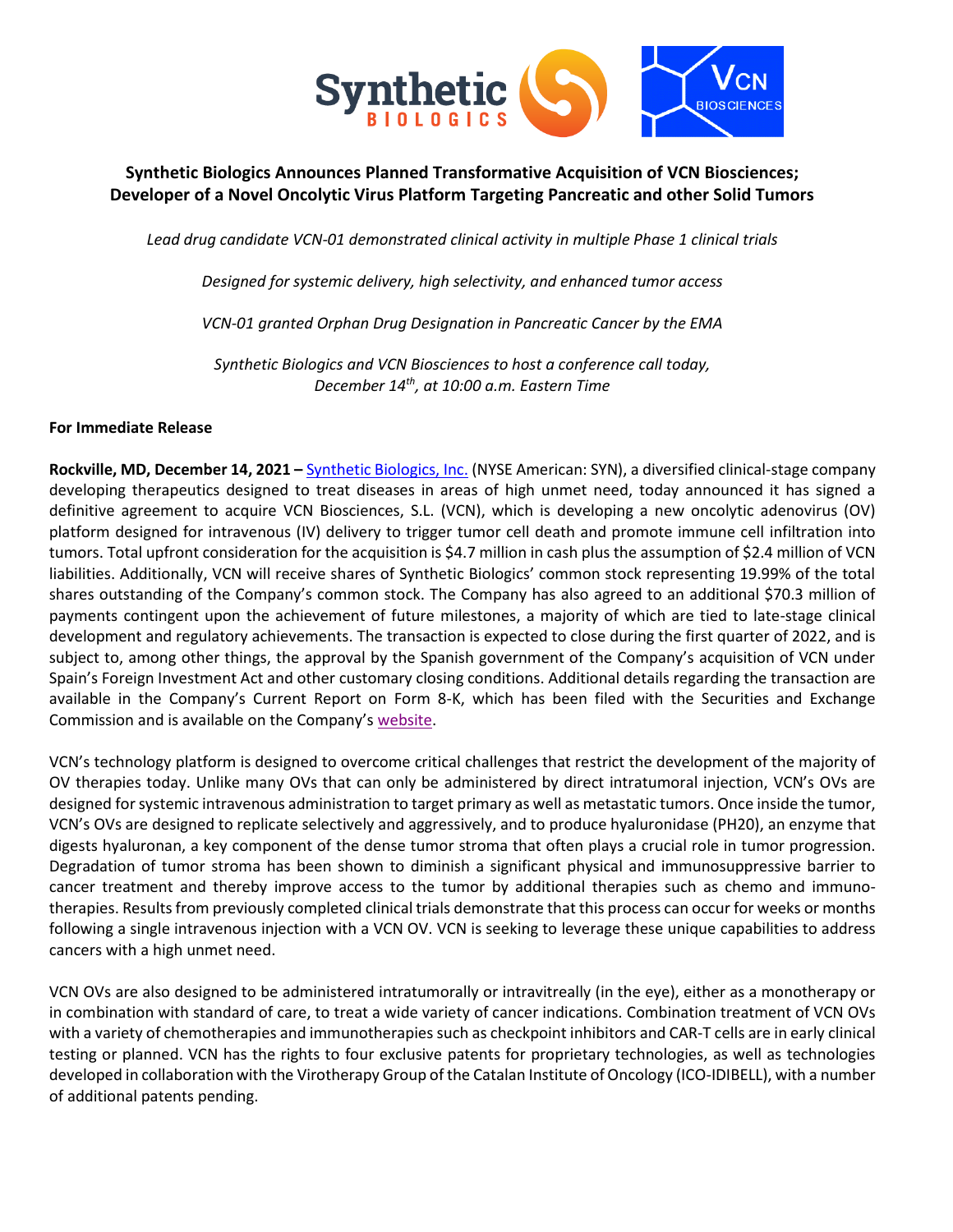VCN's lead drug candidate, VCN-01, has been evaluated in four Phase 1 clinical trials to date, including in patients with pancreatic cancer, head and neck squamous cell carcinoma, and retinoblastoma (Rb). In a Phase 1 clinical trial, patients with metastatic pancreatic ductal adenocarcinoma (PDAC) received the combination therapy of intravenous VCN-01 with the standard of care chemotherapy Gemcitabine plus Abraxane® (G/A). Best results were observed when VCN-01 was administered one week before the first G/A dose. VCN-01 was well tolerated and when combined with G/A demonstrated an improved median overall and progression free survival, as well as a high response rate compared to G/A alone. These data compare favorably with current standard of care and are the basis of a planned Phase 2 clinical trial of the higher dosing level.

VCN-01 is also being studied as a monotherapy in patients with retinoblastoma (RB) who previously failed chemotherapy. Intravitreal administration of VCN-01 produced a complete remission and a reduction of tumors in several patients. These promising outcomes form the basis for an Orphan Drug application with the FDA and are planned to be explored in a larger future clinical trial.

VCN is also developing a next generation Albumin Shield™ technology platform, VCN-11, which builds upon the preclinical and clinical results of VCN-01. VCN-11 incorporates an albumin binding domain in the virus outer shell designed to enable the virus to coat itself with host serum albumin, potentially preventing its inactivation by neutralizing antibodies in the bloodstream en route to the tumor. The addition of the Albumin Shield technology is not expected to interfere with VCN-11's ability to target tumor cells and may allow for repeated administration to optimize tumor exposure.

Steven A. Shallcross, Chief Executive Officer of Synthetic Biologics, commented, "We are excited to announce this transformative acquisition, as VCN's platform represents a potentially breakthrough approach to cancer treatment with oncolytic viruses by allowing for systemic delivery, high selectivity and enhanced tumor access. In addition to triggering tumor cell death, these therapies have been shown to elicit a strong anti-tumor immune response. The results of the Phase 1 clinical trial in PDAC, a highly aggressive and lethal malignancy, are very encouraging with respect to tumor response and survival. Significantly, biopsies in these patients confirmed up regulation of tumor immune markers and induction of a robust antitumor immune response, including increased tumor infiltration by cytotoxic T-cells. These results suggest VCN-01 holds significant potential to increase the addressable market for checkpoint inhibitors and CAR-T therapies, as these therapies have historically been less effective immunologically against "cold" tumors like PDAC."

"Based on encouraging results of prior preclinical and clinical trials of VCN-01, we plan to initiate a controlled Phase 2 clinical trial of VCN-01 at multiple centers across the US and EU. There is a significant unmet need for a safe and effective therapy for patients with pancreatic cancer, a condition in which most people diagnosed do not survive more than a year following their initial diagnosis. Based on highly encouraging early clinical results, we also plan to conduct a registrational trial in pediatric patients with advanced Rb. Importantly, this is an underserved patient population and we believe VCN-01 holds tremendous promise to preserve the eyes of these patients, who are typically less than two years old at diagnosis. We believe these trials can be conducted relatively quickly and efficiently. At the same time, we are also evaluating investigator-sponsored studies combining VCN-01 with CAR-T therapies, as well as VCN-01 in other orphan indications such as glioblastoma. We look forward to providing additional details on the timing and design of these trials in the near future."

"VCN was founded by internationally recognized experts in oncolytic adenoviruses for cancer treatment and I will be delighted to welcome them to our team. VCN's novel therapies allow for a robust and efficient manufacturing process, with an attractive cost structure. The platform is supported by a growing intellectual property (IP) portfolio that provides it patent protection through at least 2030 with additional patents underway that we believe would further strengthen our IP portfolio. Importantly, VCN-01 has been granted Orphan Drug Designation by the European Medicines Agency (EMA), which may provide a number of benefits including up to ten years of market exclusivity. Importantly, we have a strong balance sheet with over \$72.1 million of cash as of September 30, 2021, which we believe will provide us significant runway to both support our existing programs, as well as to able to advance VCN-01 and VCN-011 through important milestones that we believe will drive significant shareholder value."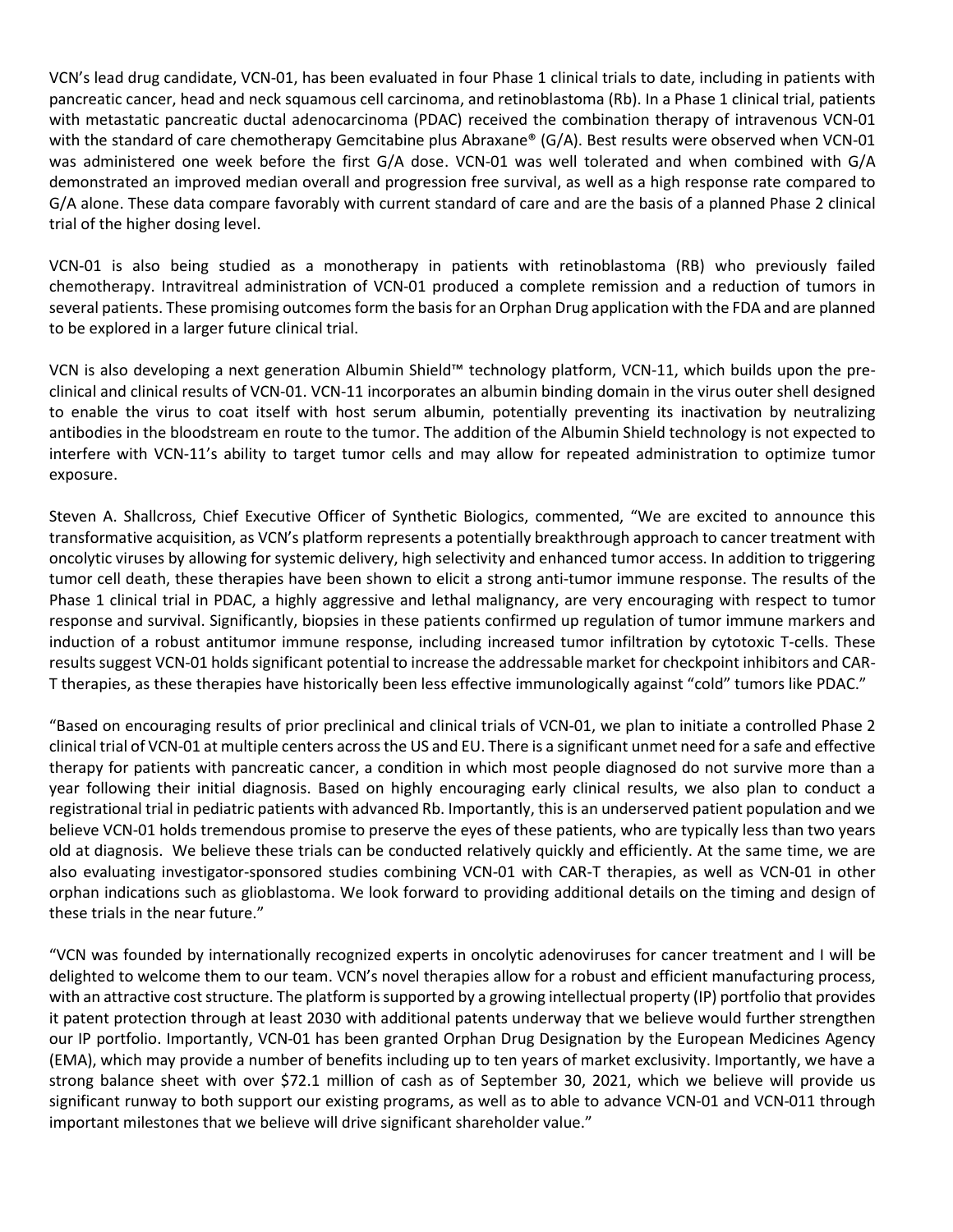Manel Cascalló, PhD, Chief Executive Officer of VCN, noted, "Joining together with Synthetic Biologics is a significant opportunity as it allows us to partner with an experienced team, well-versed in drug development, manufacturing, and commercialization. We anticipate the combined company will have the financial resources to fund our clinical programs to key value inflection points and we look forward to a successful future together."

# **Conference Call**

Synthetic Biologics will hold a conference call today, December 14, 2021, at 10:00 a.m. Eastern Time. The dial-in information for the call is as follows, U.S. toll free: 1-888-347-5280 or International: +1 412-902-4280. Participants are asked to dial in 15 minutes before the start of the call to register. The call will also be webcast over the Internet at [https://www.webcaster4.com/Webcast/Page/1096/43946.](https://www.webcaster4.com/Webcast/Page/1096/43946) An archive of the call will be available for replay at the same URL[, https://www.webcaster4.com/Webcast/Page/1096/43946,](https://www.webcaster4.com/Webcast/Page/1096/43946) for 90 days after the call.

### **About Synthetic Biologics, Inc.**

Synthetic Biologics, Inc. (NYSE American: SYN) is a diversified clinical-stage company developing therapeutics designed to treat diseases in areas of high unmet need. The Company's lead candidates are: (1) SYN-004 (ribaxamase) which is designed to degrade certain commonly used intravenous (IV) beta-lactam antibiotics within the gastrointestinal (GI) tract to prevent (a) microbiome damage, (b) *Clostridioides difficile* infection (CDI), (c) overgrowth of pathogenic organisms, (d) the emergence of antimicrobial resistance (AMR), and (e) acute graft-versus-host-disease (aGVHD) in allogeneic hematopoietic cell transplant (HCT) recipients, and (2) SYN-020, a recombinant oral formulation of the enzyme intestinal alkaline phosphatase (IAP) produced under cGMP conditions and intended to treat both local GI and systemic diseases. For more information, please visit Synthetic Biologics' website a[t www.syntheticbiologics.com.](http://www.syntheticbiologics.com/)

### **About A.G.P./Alliance Global Partners**

A.G.P./Alliance Global Partners served as excusive financial advisor to Synthetic Biologics in connection with the transaction.

A.G.P./Alliance Global Partners is a regional investment banking and advisory firm that has been a member of FINRA and registered with the SEC since 1980. A.G.P. specializes in wealth management and the middle-market institutional arena. With full-service capabilities, we possess a global ability to handle domestic as well as international customers. In addition, A.G.P. provides capital markets and corporate services. We offer advanced market expertise and deep industry knowledge to institutional clients and issuers alike. The core members of our team have been extremely active in the small and mid-cap investment banking space, including, but not limited to, Follow-On Offerings, PIPEs and Registered Directs.

### **About Tungsten Advisors**

Tungsten Advisors served as the exclusive financial advisor to VCN Biosciences SL. Tungsten Advisors [\(www.tungstenadv.com\)](http://www.tungstenadv.com/) is an investment banking firm focused on strategic advisory and corporate finance for healthcare and technology companies. Tungsten provides transactional services including financings (private placements/PIPEs), corporate partnering and mergers and acquisitions (M&A). Tungsten also focuses on company incubation and makes direct investments alongside the creation of new companies in healthcare and technology.

This Press Release is for informational purposes only and does not constitute an offer, invitation, solicitation, or recommendation to buy, sell, subscribe for, or issue any securities. While the information provided herein is believed to be accurate and reliable, Tungsten Partners, LLC d/b/a Tungsten Advisors and Ashland Securities, LLC make no representations or warranties, expressed or implied, as to the accuracy or completeness of such information. All information contained herein is preliminary, limited and subject to completion, correction or amendment. It should not be construed as investment, legal, or tax advice and may not be reproduced or distributed to any person. Certain Principals of Tungsten Partners, LLC are registered representatives of Ashland Securities, LLC Member FINRA, SIPC.